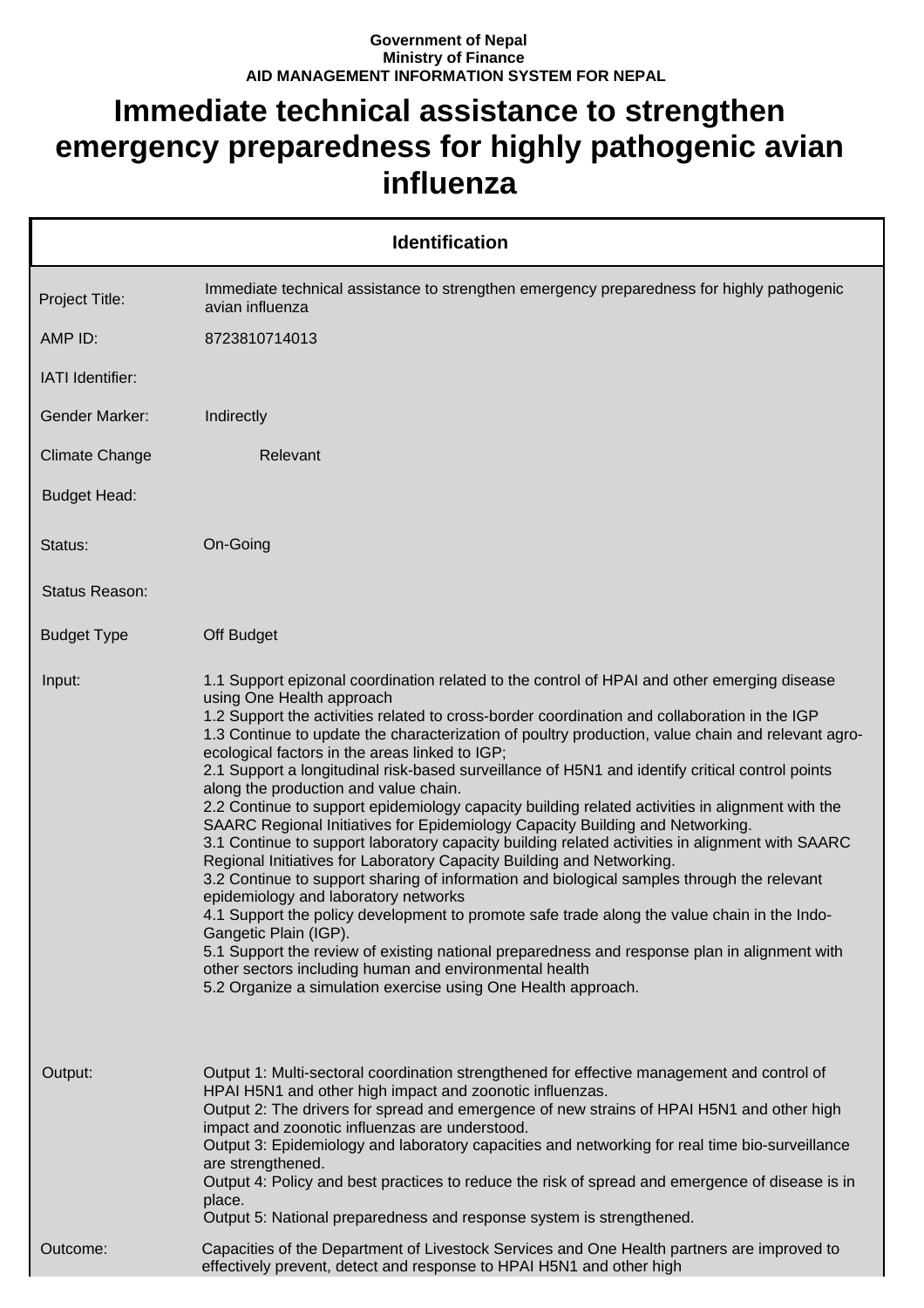|                                   | impact and zoonotic influenzas.                                                                                                                  |
|-----------------------------------|--------------------------------------------------------------------------------------------------------------------------------------------------|
| Impact:                           | The spread of HPAI H5N1 and other high impact and zoonotic influenzas in the country is<br>reduced and, the possibility of a pandemic minimized. |
| Treasury Type:                    |                                                                                                                                                  |
| Humanitarian Ald:                 | No                                                                                                                                               |
|                                   |                                                                                                                                                  |
|                                   |                                                                                                                                                  |
|                                   |                                                                                                                                                  |
|                                   |                                                                                                                                                  |
|                                   |                                                                                                                                                  |
|                                   |                                                                                                                                                  |
|                                   |                                                                                                                                                  |
|                                   |                                                                                                                                                  |
|                                   |                                                                                                                                                  |
|                                   |                                                                                                                                                  |
|                                   |                                                                                                                                                  |
|                                   |                                                                                                                                                  |
|                                   |                                                                                                                                                  |
|                                   |                                                                                                                                                  |
|                                   | <b>Planning</b>                                                                                                                                  |
| Date of Agreement                 | 2014-11-28                                                                                                                                       |
| Date of effectiveness 2014-12-08  |                                                                                                                                                  |
| Proposed Start Date 2014-12-08    |                                                                                                                                                  |
| <b>Actual Start Date</b>          | 2014-12-08                                                                                                                                       |
| <b>Planned Completion</b><br>Date | 2021-12-31                                                                                                                                       |

| Location     |            |
|--------------|------------|
| Location     | Percentage |
| <b>NEPAL</b> | 100.0%     |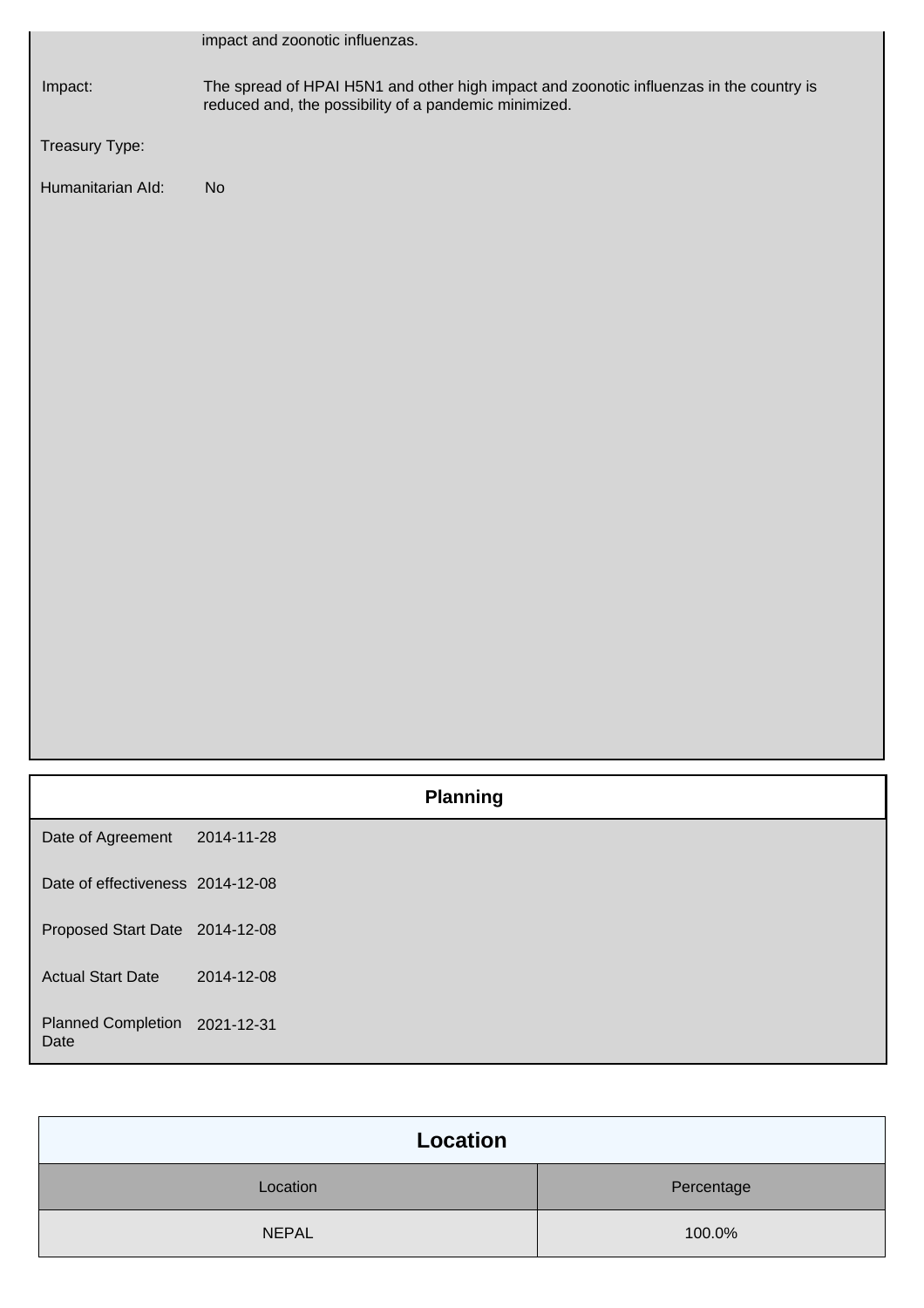| <b>National Plan</b>                                                                                                           |            |
|--------------------------------------------------------------------------------------------------------------------------------|------------|
| Program                                                                                                                        | Percentage |
| [Agriculture and Food Security] [Macroeconomic Policy and Economic Development Policy<br>] [ National Development Plan (NDP) ] | 100.0%     |

| <b>Sector</b>                             |            |
|-------------------------------------------|------------|
| Sector                                    | Percentage |
| Nepal Sector Classification AGRICULTURE 0 | 100.0%     |

| <b>Implementing/Executing Agency</b>                      |        |  |  |  |
|-----------------------------------------------------------|--------|--|--|--|
| <b>Implementing Agency</b>                                |        |  |  |  |
| Food and Agriculture Organization                         | 100.0% |  |  |  |
| <b>Executing Agency</b>                                   |        |  |  |  |
| Food and Agriculture Organization                         | 100.0% |  |  |  |
| <b>Responsible Organization</b>                           |        |  |  |  |
| Ministry of Agriculture, Land Management and Cooperatives | 100.0% |  |  |  |
| Donor                                                     |        |  |  |  |
| U.S. Agency for International Development                 | 0.0%   |  |  |  |

| <b>Funding</b>                                   |                                         |                    |                               |            |                     |
|--------------------------------------------------|-----------------------------------------|--------------------|-------------------------------|------------|---------------------|
| Transaction<br>Date                              | Type of<br>Assistance                   | Mode of<br>Payment | Post Earthquake<br>Assistance | Commitment | <b>Disbursement</b> |
| <b>U.S. Agency for International Development</b> |                                         |                    |                               |            |                     |
|                                                  |                                         |                    | <b>Actual</b>                 |            |                     |
| 12/8/2014                                        | Technical<br>Assistance<br>(Standalone) | Direct Payment     | N <sub>o</sub>                | 410,000    |                     |
| 3/15/2015                                        | Technical<br>Assistance<br>(Standalone) | Direct Payment     | N <sub>o</sub>                | O          | 39,947              |
| 7/15/2015                                        | Technical<br>Assistance<br>(Standalone) | Direct Payment     | N <sub>o</sub>                |            | 37,197              |
| <b>UNDISBURSED BALANCE</b>                       |                                         |                    | 332,856                       |            |                     |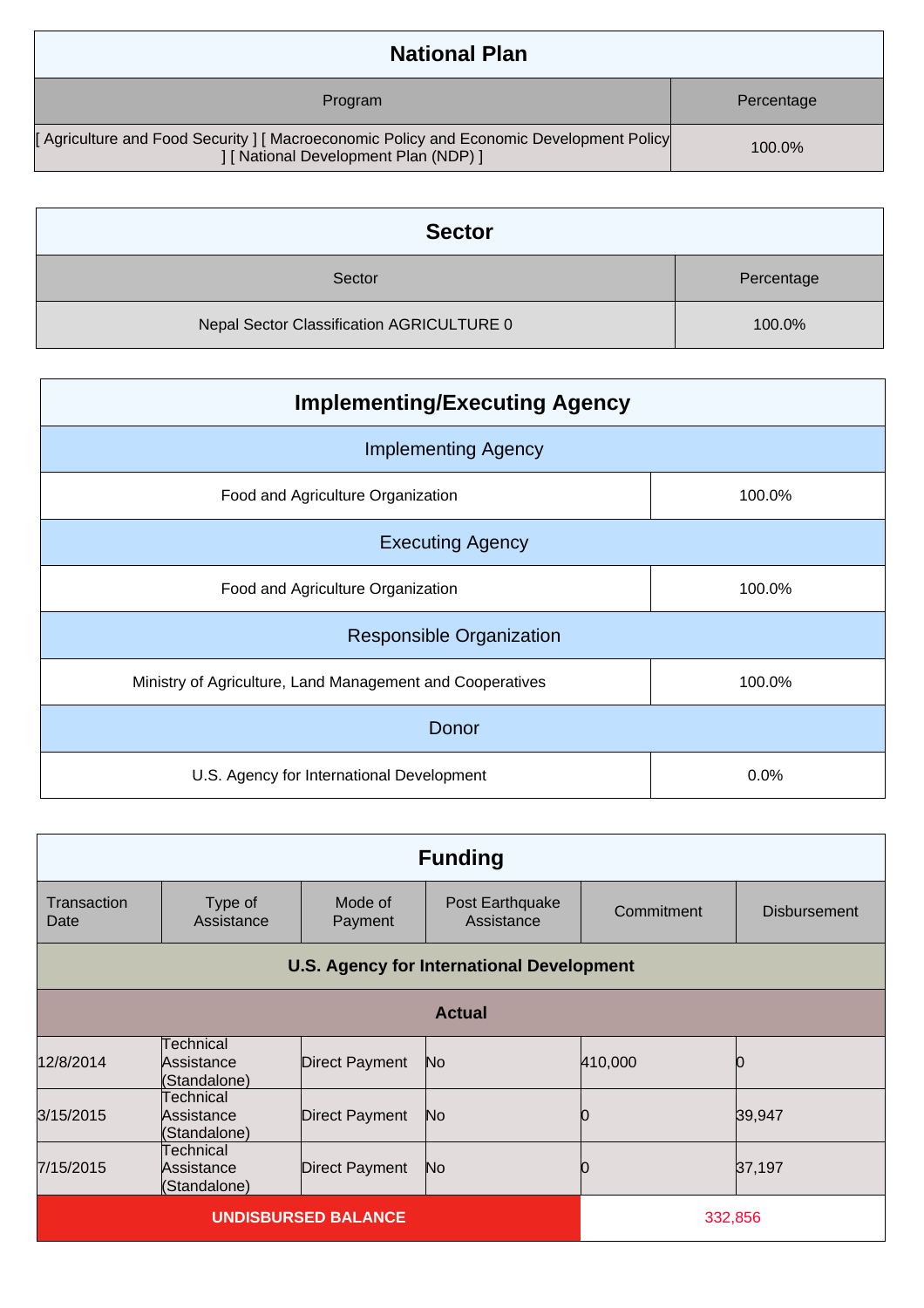| Transaction<br>Date | Type of<br>Assistance                          | Mode of<br>Payment         | Post Earthquake<br>Assistance | Commitment | <b>Disbursement</b> |
|---------------------|------------------------------------------------|----------------------------|-------------------------------|------------|---------------------|
| 11/15/2015          | Technical<br>Assistance<br>(Standalone)        | <b>Direct Payment</b>      | No                            | 10         | 52,457              |
| 3/15/2016           | Technical<br>Assistance<br>(Standalone)        | <b>Direct Payment</b>      | No                            | 10         | 58,090              |
| 7/15/2016           | Technical<br>Assistance<br>(Standalone)        | <b>Direct Payment</b>      | No                            | Ю          | 78,815              |
| 11/15/2016          | Technical<br>Assistance<br>(Standalone)        | <b>Direct Payment</b>      | No                            | 0          | 82,592              |
| 3/15/2017           | Technical<br>Assistance<br>(Standalone)        | <b>Direct Payment</b>      | No                            | 10         | 22,106              |
| 7/15/2017           | <b>Technical</b><br>Assistance<br>(Standalone) | <b>Direct Payment</b>      | No                            | Ю          | 61,981              |
| 11/15/2017          | Technical<br>Assistance<br>(Standalone)        | <b>Direct Payment</b>      | No                            | 0          | 81,220              |
| 12/8/2017           | Technical<br>Assistance<br>(Standalone)        | <b>Direct Payment</b>      | No                            | 250,000    | n                   |
| 3/15/2018           | Technical<br>Assistance<br>(Standalone)        | <b>Direct Payment</b>      | No                            | Ю          | 68,681              |
| 5/8/2018            | Technical<br>Assistance<br>(Standalone)        | <b>Direct Payment</b>      | No                            | 200,000    | 0                   |
| 7/15/2018           | Technical<br>Assistance<br>(Standalone)        | <b>Direct Payment</b>      | No                            | 0          | 81,756              |
| 11/15/2018          | <b>Technical</b><br>Assistance<br>(Standalone) | <b>Direct Payment</b>      | No                            | Ю          | 73,908              |
| 3/7/2019            | <b>Technical</b><br>Assistance<br>(Standalone) | <b>Direct Payment</b>      | No                            | 75,000     | Ю                   |
| 3/15/2019           | Technical<br>Assistance<br>(Standalone)        | <b>Direct Payment</b>      | No                            | Ю          | 122,160             |
| 7/15/2019           | <b>Technical</b><br>Assistance<br>(Standalone) | <b>Direct Payment</b>      | No                            | Ю          | 86,293              |
| 11/15/2019          | Technical<br>Assistance<br>(Standalone)        | <b>Direct Payment</b>      | No                            | 0          | 11,191              |
| 3/9/2020            | Technical<br>Assistance<br>(Standalone)        | <b>Direct Payment</b>      | No                            | 200,000    | Ю                   |
| 3/15/2020           | <b>Technical</b><br>Assistance<br>(Standalone) | <b>Direct Payment</b>      | No                            | Ю          | 77,009              |
| 7/15/2020           | Technical<br>Assistance<br>(Standalone)        | <b>Direct Payment</b>      | No                            | 0          | 44,840              |
| 11/15/2020          | Technical<br>Assistance<br>(Standalone)        | <b>Direct Payment</b>      | No                            | Ю          | 11,758              |
| 3/15/2021           | <b>Technical</b><br>Assistance<br>(Standalone) | <b>Direct Payment</b>      | No                            | 10         | 33,152              |
|                     |                                                | <b>UNDISBURSED BALANCE</b> |                               |            | 9,847               |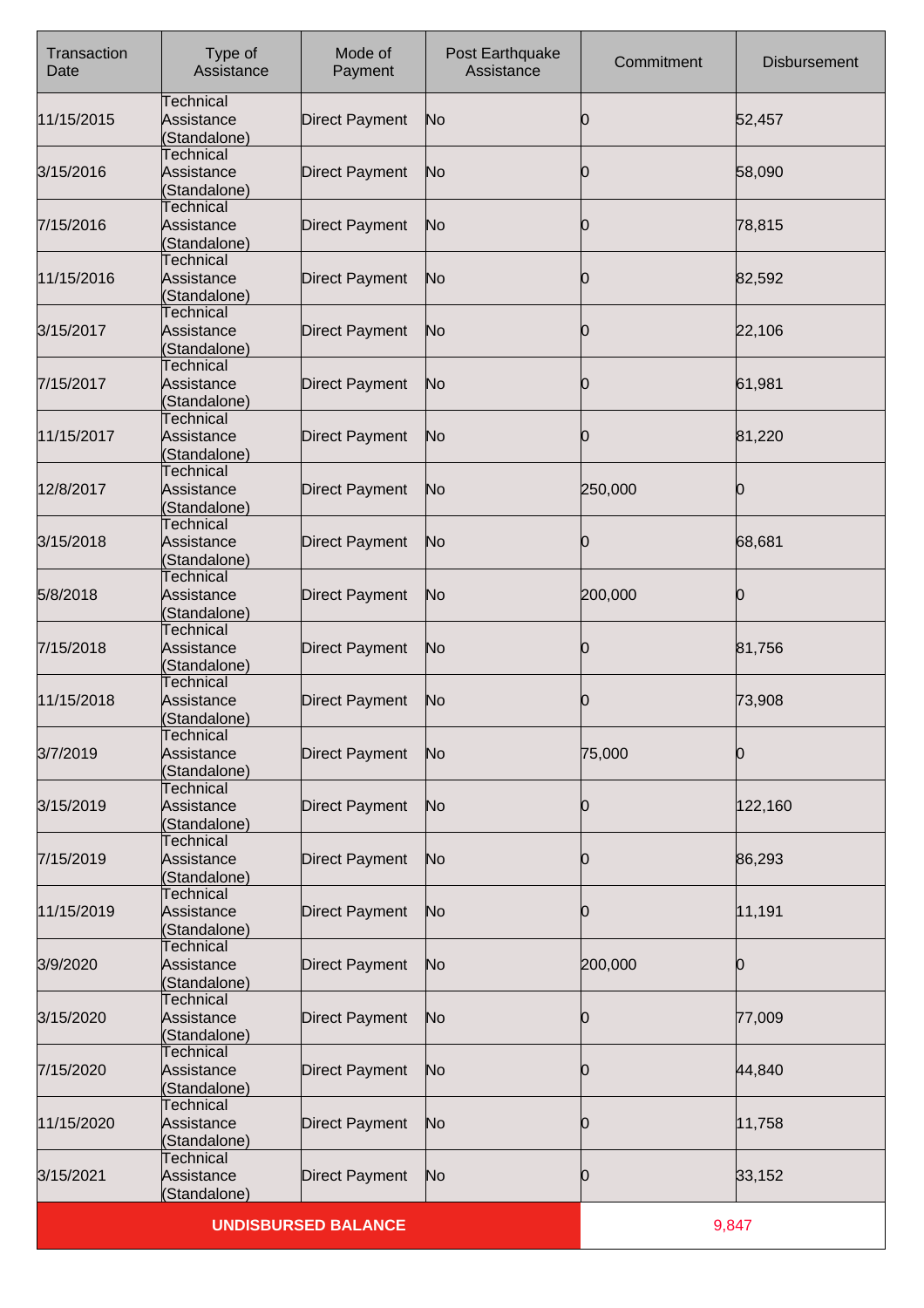| Transaction<br>Date                               | Type of<br>Assistance                   | Mode of<br>Payment | Post Earthquake<br>Assistance | Commitment | <b>Disbursement</b> |
|---------------------------------------------------|-----------------------------------------|--------------------|-------------------------------|------------|---------------------|
| 7/15/2021                                         | Technical<br>Assistance<br>(Standalone) | Direct Payment     | No.                           |            | 8,031               |
|                                                   |                                         | <b>Total</b>       |                               | 1,135,000  | 1,133,184           |
| Total (U.S. Agency for International Development) |                                         |                    |                               | 1,135,000  | 1,133,184           |
| <b>UNDISBURSED BALANCE</b>                        |                                         |                    | 1,816                         |            |                     |

| <b>Progress Achieved</b>       |
|--------------------------------|
| Progress Achieved:             |
| Key Problems:                  |
| Steps Taken to Solve Problems: |

| <b>Funding Information</b> |  |  |
|----------------------------|--|--|
| 1,135,000                  |  |  |
| 0                          |  |  |
| 1,133,184                  |  |  |
| $\Omega$                   |  |  |
|                            |  |  |